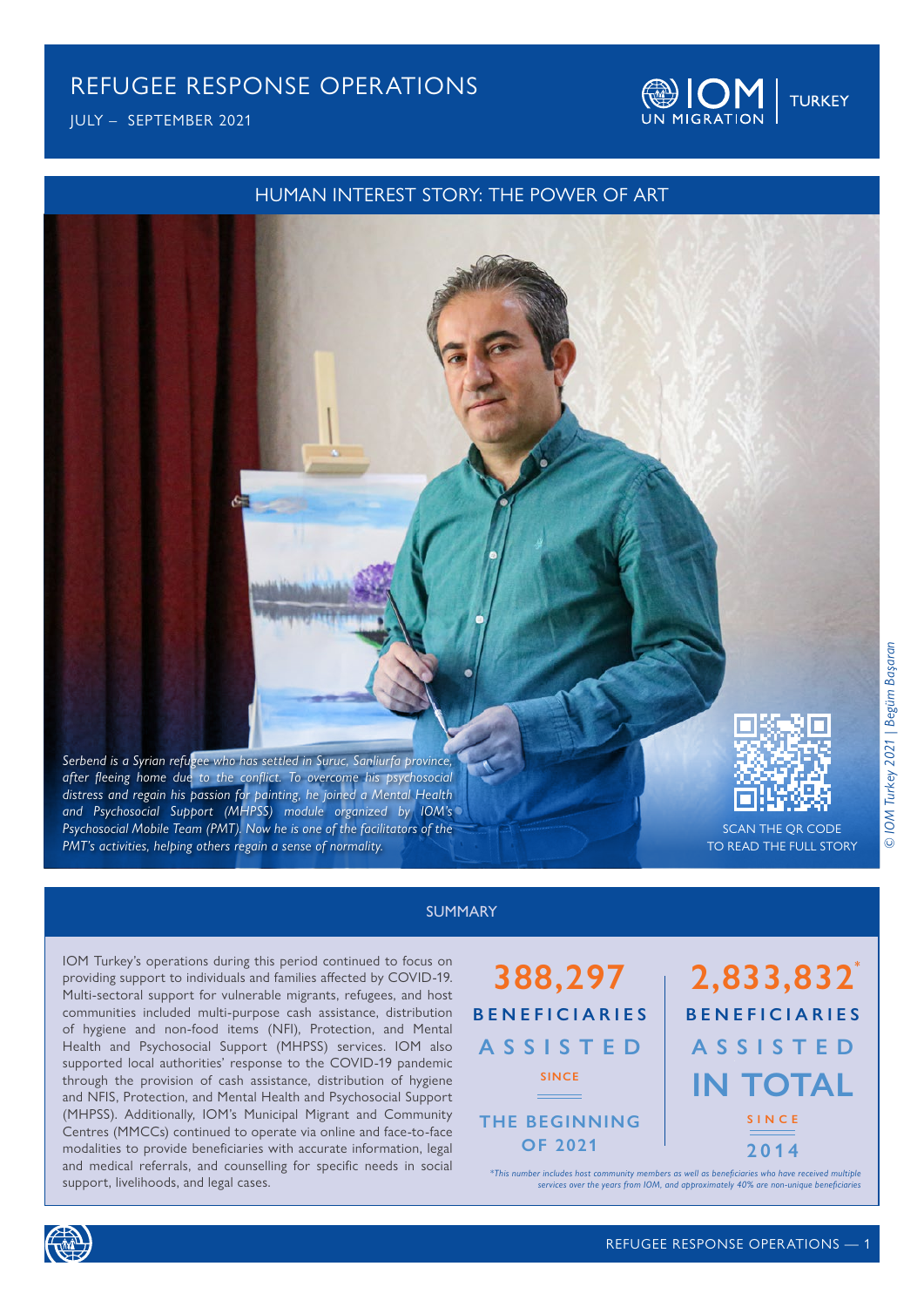JULY – SEPTEMBER 2021



PROTECTION SERVICES: MENTAL HEALTH AND PSYCHOSOCIAL SUPPORT, EMERGENCY CASE MANAGEMENT, SCHOOL TRANSPORTATION



Emergency Case Management (ECM) continued to provide individual and family assistance to the most vulnerable migrants, refugees and host communities residing in Turkey who have multiple vulnerabilities and protection risks. School Transportation services continued as usual, in addition to the special education centers sessions and activities. In line with government regulations on COVID-19, IOM's PSychosocial Mobile Teams (PMTs) started to combine in person and remote methodologies considering the increased needs of beneficaires to join in person and preferably outdoor activities. During July-September period, the Yuregir Mobile Guidance Project teams conducted COVID preventive information sessions, and followup with Turkish and Syrian persons who are in isolation due to Covid-19. Overall, the project reached 12,372 beneficiaries between July and September period. The Free Evening and Weekend Language Courses Project with ASAM focused on opening new language courses and identifying and supporting the registration of new beneficairies. In total, the Project reached 845 beneficiaries between July and September 2021. Moreover, 28 Turkish courses opened in İstanbul, İzmir and Adana. Overall, 552 beneficiries registered for A1 and A2 level Turkish language courses. Lastly, 293 people participated in social activities for language skill improvement.

### MUNICIPAL MIGRANT & COMMUNITY CENTRES



Mersin Municipal Migrant and Community Centre (MMCC) started to welcome beneficiaries and providing services on health, education, social services and vocational guidance as well as COVID-19 information dissemination and awareness raising sessions. Moreover, the Ensar MMCC has opened partially for both courses and activities during the reporting period by ensuring necessary COVID-19 measures. In addition, on 3rd September, the Under-Secretary-General for Humanitarian Affairs and Emergency Relief Coordinator and representatives from UNHCR Turkey and Gaziantep Metropolitan Municipality visited the Centre to better understand IOM programming. The Centre is continuing its cooperation with the Public Education Centre and GEGED (Gaziantep Branch of European Volunteer Services under the Youth and Sport Ministry) for its courses and activities. Lastly, in Adana, a total of 65 hygiene kits and 182 stationary kits were distributed for school attending children after each online awareness sessions.

#### COVID-19 RESPONSE





In Sanlirufa, 2,492 hygiene kits were distributed between July and September 2021. Moreover, 28 Hygiene Kits were delivered as part **SANITISERS**

of Centre's Awareness-raising sessions on Women's & Reproductive Health (1,400 masks and 28 hand sanitizers as contents of the hygiene kits were distributed).

In response to the COVID-19 pandemic, 15,750 much-needed Hygiene Kits were procured by IOM Turkey and distributed through local entities in Adana, Gaziantep, Hatay, Kilis, and Sanliurfa provinces

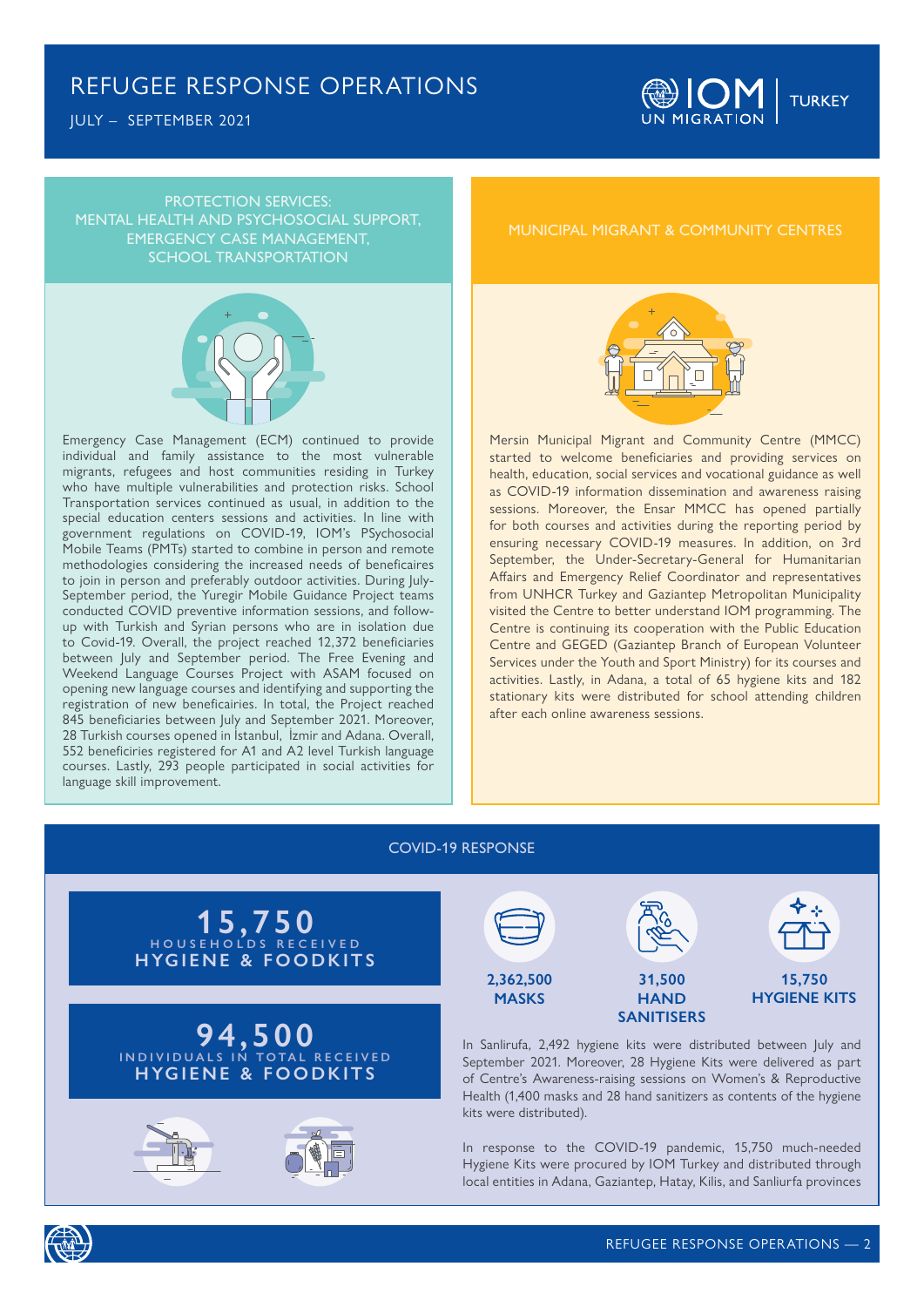JULY – SEPTEMBER 2021

*an income. Mersin Province, Turkey.* 





### COMMUNITY STABILIZATION: LIVILEHOODS AND SHELTER SUPPORT UPDATES

- Shelter Rehabilitation: 2 shelters affected by the fire were rehabilitated in Izmir and Gaziantep provinces supporting 6 individuals.
	- Community Stabilization: In order to foster social cohesion IOM Turkey implemented 3 Community Stabilization projects in Gaziantep, Şanlıurfa and Hatay provinces providing assistance to 1,744 beneficiaries.
	- On the campus of Gaziantep University, FabLab, which will support digital production processes, was opened with the support of IOM Turkey. The centre offers an accessible workspace for everyone by enabling sharing knowledge and experience on digital technologies.

### BASIC NEEDS SUPPORT

IOM supported 1,590 Syrian and Turkish families (9,827 individuals) in Sanliurfa province with one-off unconditional and restricted cash grants to support their access to food and hygiene items. Households were able to use cards in one of the stores of the pre-selected market chain.

In order to improve hygiene access NFIs and Personal Oral hygiene kits were distributed to 2,980 Turkish and Syrian families in Sultangazi district of Istanbul, in total, 16,794 individuals benefitted from the support.